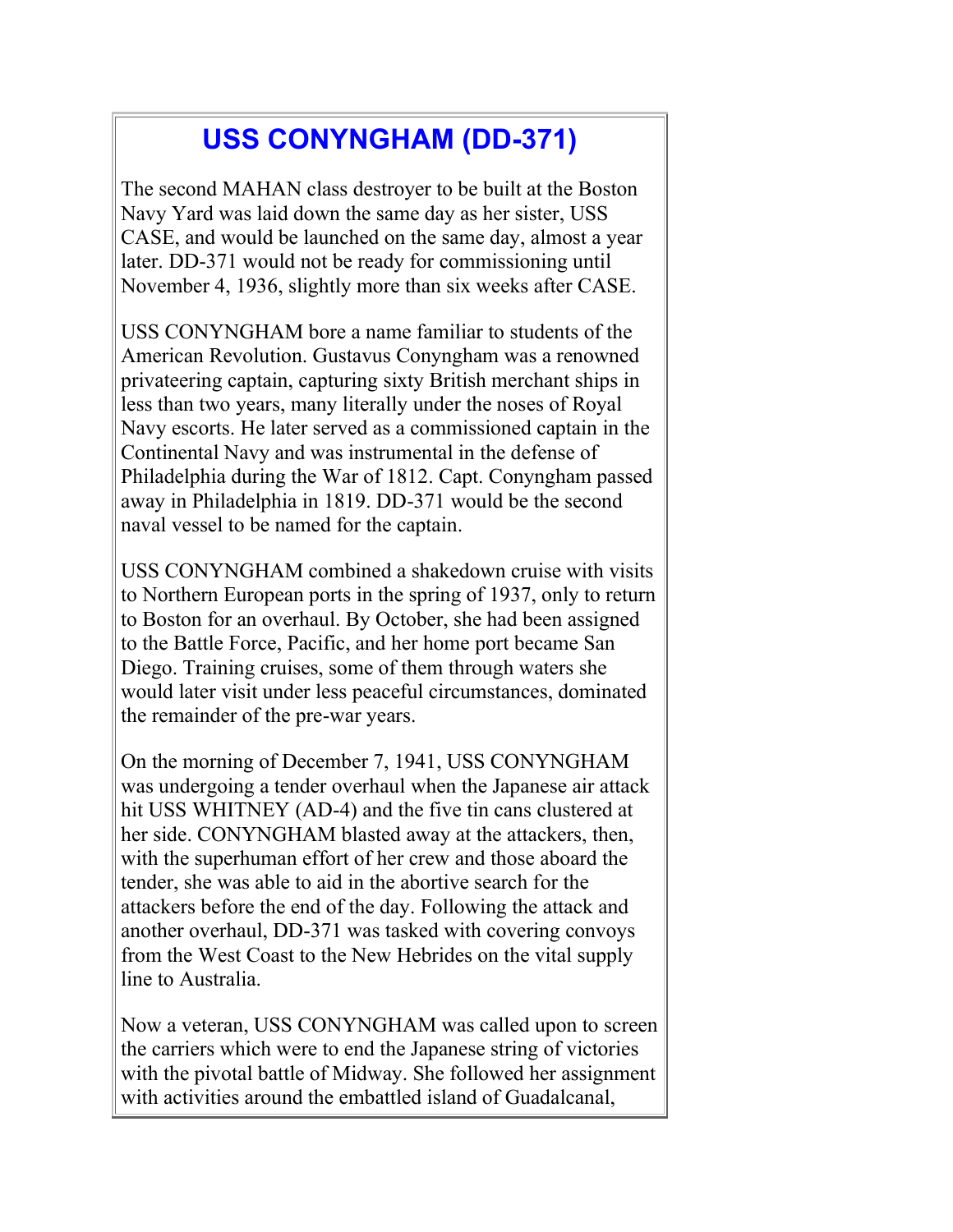providing gunfire support and protection for the transports. The need for a brief overhaul, along with repairs from a collision, brought CONYNGHAM back to Pearl Harbor by the end of 1942. Her crew was unaware of the role that would soon face them.

DD-371 was reassigned to the Seventh Amphibious Force, nicknamed "MacArthur's Navy" in a role seldom performed by a destroyer. Beginning with the Allied landings at Lae in New Guinea and lasting for almost a year, USS CONYNGHAM would be VADM Daniel E. Barbey's flagship for landing operations. Often the largest ship off some of the smaller beachheads in MacArthur's drive to the Philippines, DD-371 hosted a command staff of both Army and Navy planners and expanded communications. It was a role normally reserved for a battlewagon, or a cruiser, or, later in the war, a speciallydedicated command vessel many times the size of a destroyer, but CONYNGHAM filled the role so well that no one, except perhaps her crew, noticed that she was somewhat small for the task.

Often, DD-371 was the focus of attackers intent on destroying the command structure of the amphibious operation. Many times, the valiant destroyer led a motley collection of vessels well beyond the umbrella of protective aircraft, literally into the enemy's back yard. Once attacking aircraft from the Japanese base at Rabaul knifed straight toward a convoy, escorted by CONYNGHAM and composed of slow-moving, poorly armed LSTs (Landing Ship Tanks - nicknamed by their crews, "Large, slow targets"). DD-371 was supported by three destroyers. The raiders broke through and only sharp maneuver by the destroyers and a heavy anti-aircraft fire protected the tin cans. Two LSTs were damaged, but CONYNGHAM could claim two of the aircraft. DD-371 screened the wounded landing ships while cargo and casualties were transferred.

In one of the most remarkable incidents of the war, CONYNGHAM led a convoy of thirty-six ships in a feint toward a preexisting beachhead, then deftly maneuvered toward Arawe. Japanese reconnaissance aircraft overflew the strike force as low as four hundred feet, but the blacked-out destroyer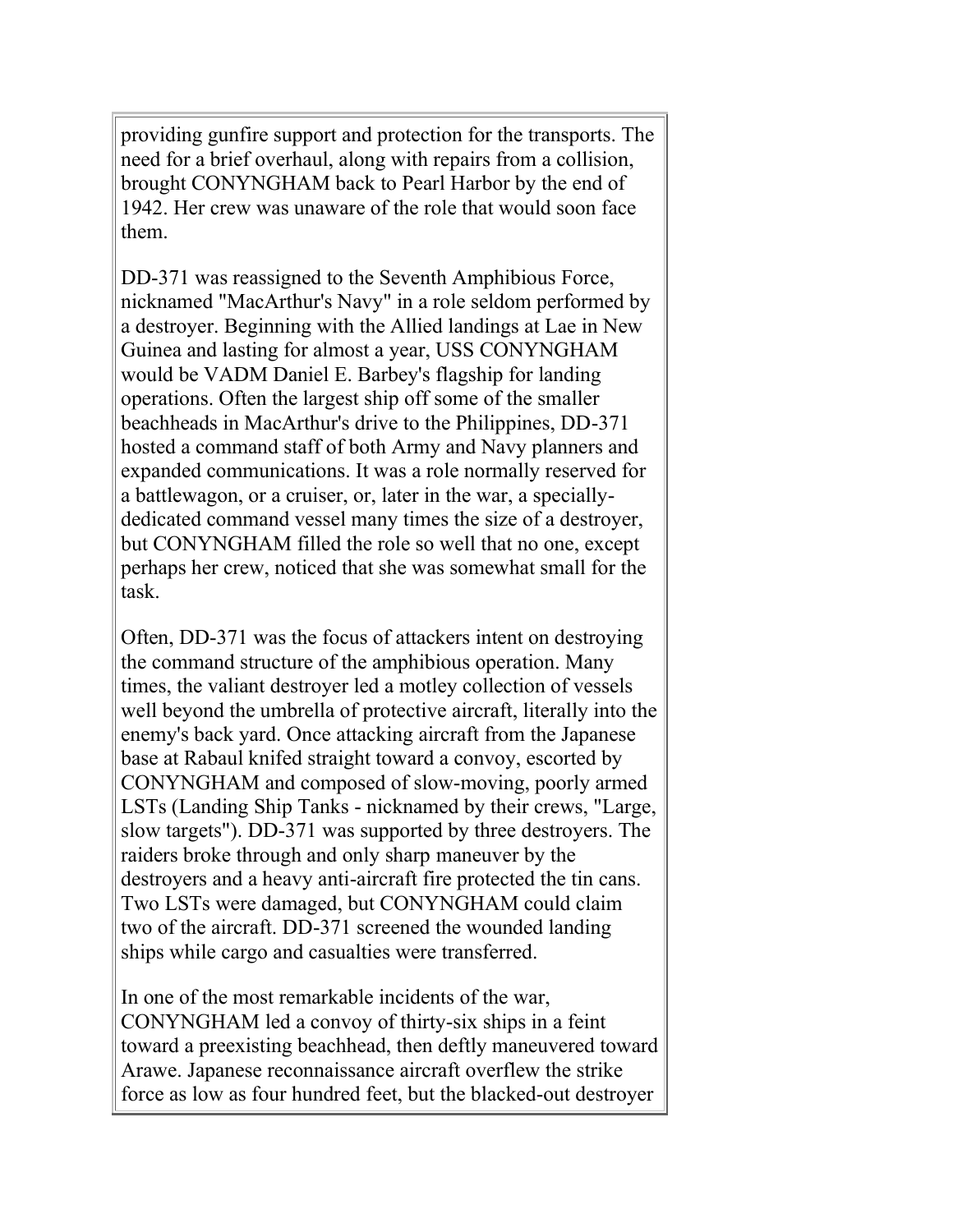led the way to the beaches. Without radio or signals, the carefully planned landing went off without enemy reaction until the rubber assault boats were within yards of the beach. The first waves were hit hard by enemy shore batteries, but support fire from CONYNGHAM silenced them. By daybreak, the troops were ashore, the harbor taken, and all of the support and transport craft had left. Only CONYNGHAM and a subchaser, SC-699, remained to search for survivors from landing craft that were wrecked off Blue Beach. A radar picket off shore warned that an enemy attack from Rabaul was inbound; thirtythree dive-bombers and torpedo bombers were headed toward the beachhead. CONYNGHAM was the biggest target in the harbor, and she drew the aircrafts' fire like a magnet. Torpedoes splashed down on both sides of the embattled tin can, but CONYNGHAM succeeded in 'combing the wakes' time and again. Bombs bracketed the destroyer, showering her with water and shrapnel, but no enemy succeeded in hitting the skillfully handled tin can. After several minutes, the attackers flew off toward the north; both the destroyer and the subchaser came through unscathed.

By May, 1944, DD-371 was assigned to screen battleships through the Marianas. Her role as flagship put aside, CONYNGHAM would appear off many a beachhead in the American drive through the Philippines, serving in a more "traditional" destroyer role, that of close support for landing craft and shore bombardment. She would remain actively engaged in the Philippine campaign into 1945. The Japanese surrender found the veteran destroyer undergoing an overhaul at the "new" American naval base at Subic Bay, northwest of Manila.

USS CONYNGHAM was decommissioned on December 20, 1946. She would be employed as a target in the Bikini Atomic Bomb test in 1946 and was finally sunk in 1948. .

USS CONYNGHAM earned fourteen battle stars for her service in World War II.

From The Tin Can Sailor, April 1998